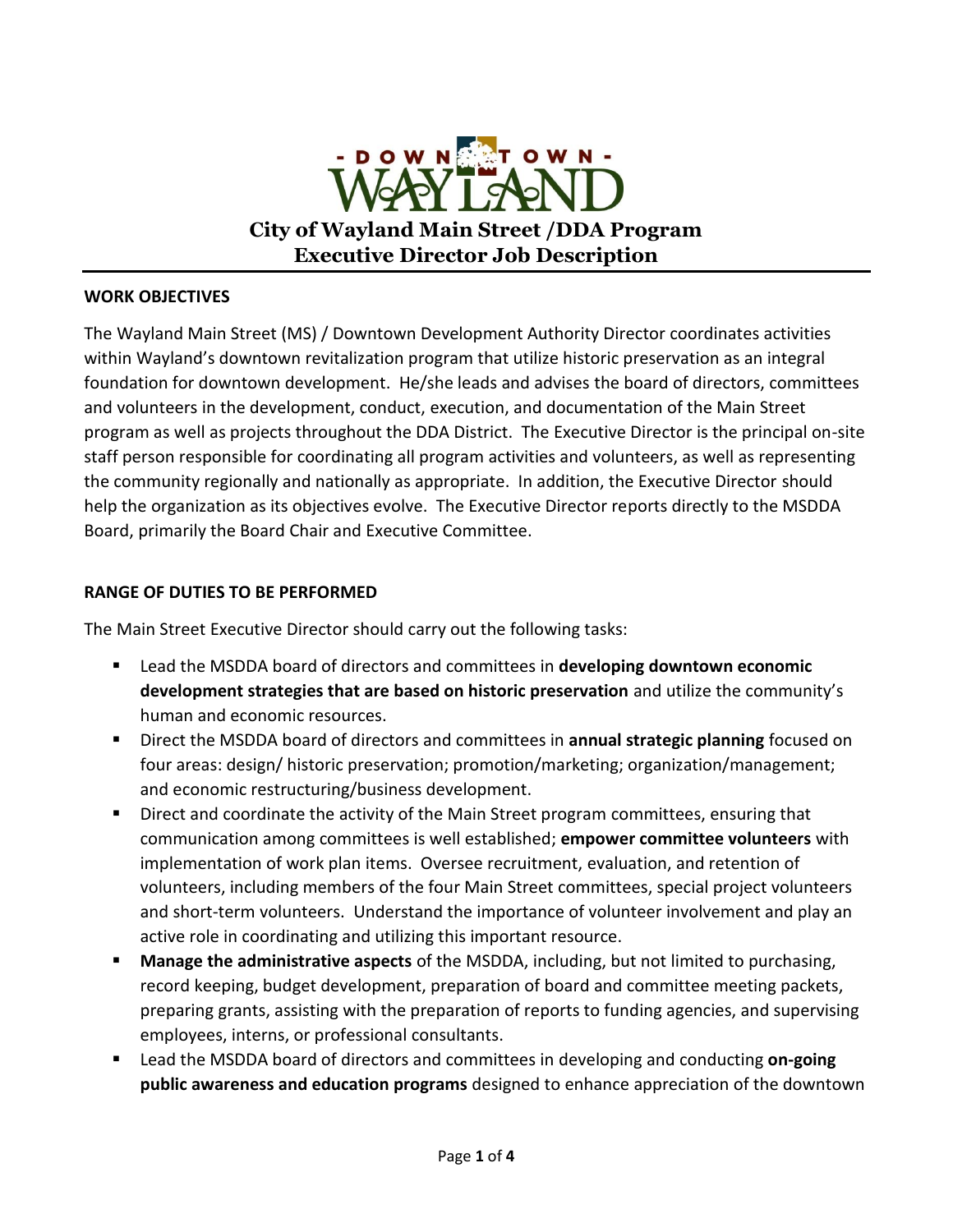district's assets, commercial environment, cultural charm, and offerings and to foster an understanding of the Main Street program's goals and objectives. Use speaking engagements, media interviews and personal appearances to keep the program in the public eye.

- **Be a resource** for individual tenants/property owners with physical improvement projects through personal consultation or by obtaining and supervising professional design consultants when appropriate, participate in construction supervision; provide advice and guidance on necessary financial mechanisms for physical improvements, including the administration of the **MSDDA Program's façade improvement and sign grant programs**.
- Project **Manage** physical and infrastructure **improvement projects and contractual services** in the downtown. Assist the MSDDA Board in selecting consultants through the development of RFQs and RFPs.
- Advise downtown merchants' groups and other committees and organizations on Main Street program activities and goals; **help coordinate joint promotional events**, such as festivals or business promotions, to improve the quality and success of events of promotional activities; encourage design excellence in all aspects of promotion to advance in image of quality for the downtown district.
- Help **build strong and productive relationships** with appropriate public agencies at local and state levels.
- Ensure that the MSDDA Program abides by all applicable federal, state, and local laws and regulations, while **maintaining associated records and reporting procedures**.
- **Identify and secure grant opportunities** for downtown redevelopment. Administrator grants and monitor related programs or projects.
- Champion the MSDDA board of directors and committees in directing efforts at **business recruitment, retention, and expansion**, including developing and providing information, expertise, and appropriate referrals to business owners, marketing Downtown Wayland to outside businesses, assisting current businesses with growth and expansion, and working with developers and building owners to enhance the quality of retail and commercial space. Assist in feasibility analysis and planning through personal consultation and/or referrals to other agencies.
- Utilizing the Main Street program format, develop and maintain data systems to **track the progress** of the Wayland Main Street program. These systems should include, at a minimum, economic monitoring, individual building files, photographic documentation of physical changes, and statistics on job creation and business retention.
- **Represent the community to important constituencies** at the local, state, and national levels. Speak effectively on the program's directions and work, mindful of the need to improve state and national economic development polices as they relate to commercial districts.
- **Understand that the duties listed above are intended only as illustrations of various types of** work that may be performed. The omission of specific statements of duties does not exclude them from the position if the work is similar, related or a logical assignment to the position.
- All the above duties and responsibilities are judged to be "essential functions" in the terms of the Americans with Disabilities Act (ADA).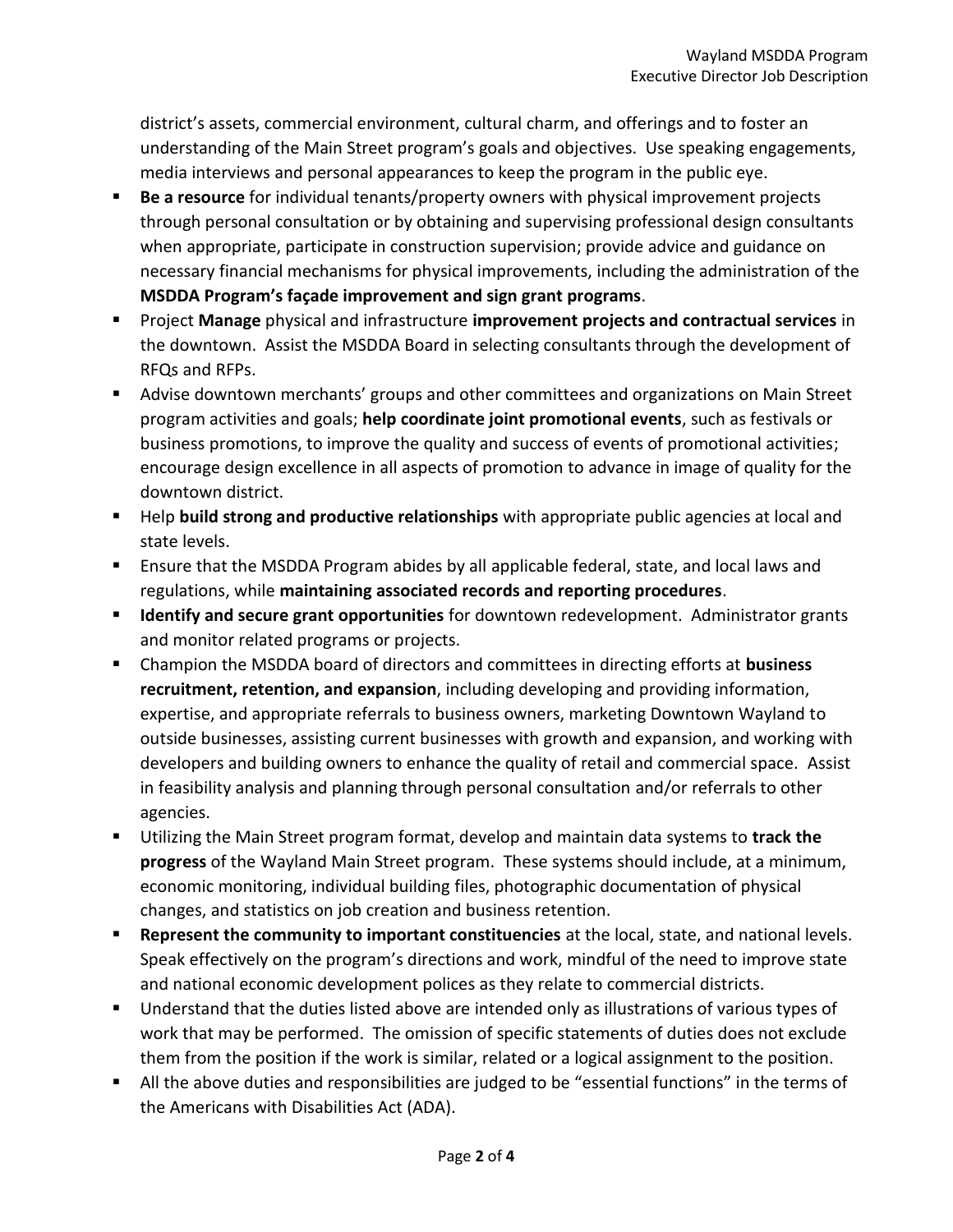### **RESOURCE MANAGEMENT RESPONSIBILITIES**

The MSDDA Executive Director supervises any necessary temporary or permanent employees, as well as interns and professional consultants. He/she participates in personnel and project evaluations. The Executive Director maintains Wayland MSDDA program records and reports, establishes technical resource files and libraries, and prepares regular reports for the Wayland MSDDA Board of Directors, Michigan Main Street Center, National Main Street Center, and the City of Wayland. The Executive Director prepares and monitors the annual program budget and coordinates the financial management of the program with the Board of Director's Treasurer and the City's Finance Director.

#### **JOB KNOWLEDGE AND SKILLS**

- Must be innovative, enthusiastic, imaginative, **extremely organized**, and capable of functioning effectively in an independent and often stressful environment.
- **Excellent written and verbal communication skills** are essential.
- Ability to **prioritize well,** delegate to others appropriately, and **follow through**.
- Must work well with a wide variety of people and be able to **collaborate a working relationship** between the organization, business owners and the community.
- Be a **strong advocate** for the commercial district.
- Comfortable and **competent speaking publicly** and working in a position with high visibility.
- **Supervisory skills preferred.**
- A bachelor's degree in urban planning, business, or public administration, economic or community development, marketing, historic preservation, or a related field is desired.
- A minimum of three years of experience in one of more of the following areas: commercial district management, economic and/or community development, public relations, business administration, public administration, TIF management, Main Street experience, real estate development, volunteer or non-profit administration, architecture, historic preservation, and/or small business development.
- Considerable knowledge of business development, community, and economic development.
- Sensitive to design and preservation issues and must understand the issues confronting downtown businesspeople, property owners, public agencies, and community organizations.
- Experience with non-profit fundraising, including corporate membership campaigns, sponsor solicitations, institutional supporters and individual donors is preferred.
- A basic knowledge of federal, Michigan and local economic and community development tools available for downtown revitalization is preferred.
- General computer skills and be proficient in the following applications: word processing, spreadsheets, data base management and PowerPoint. Basic graphic design/ publishing skills are desirable.
- Working knowledge of the use of social media applications such as email, website maintenance, Facebook, Instagram, LinkedIn, blogs and other.